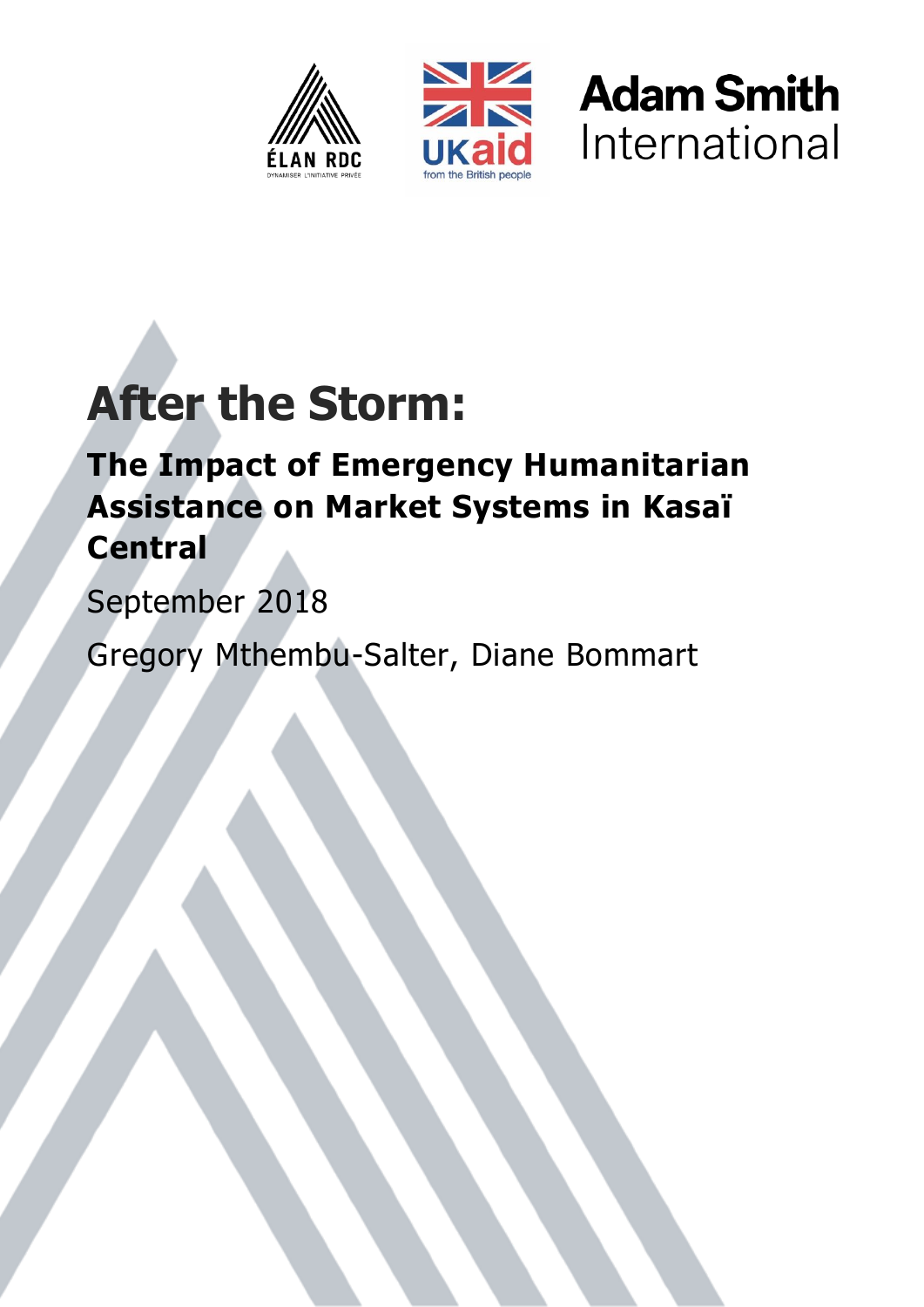# **Table of Contents**

| $\label{lem:1} \text{Introduction}$ |  |
|-------------------------------------|--|
|                                     |  |
|                                     |  |
|                                     |  |
|                                     |  |
|                                     |  |
|                                     |  |
|                                     |  |
|                                     |  |
|                                     |  |
|                                     |  |
|                                     |  |

# **List of Tables**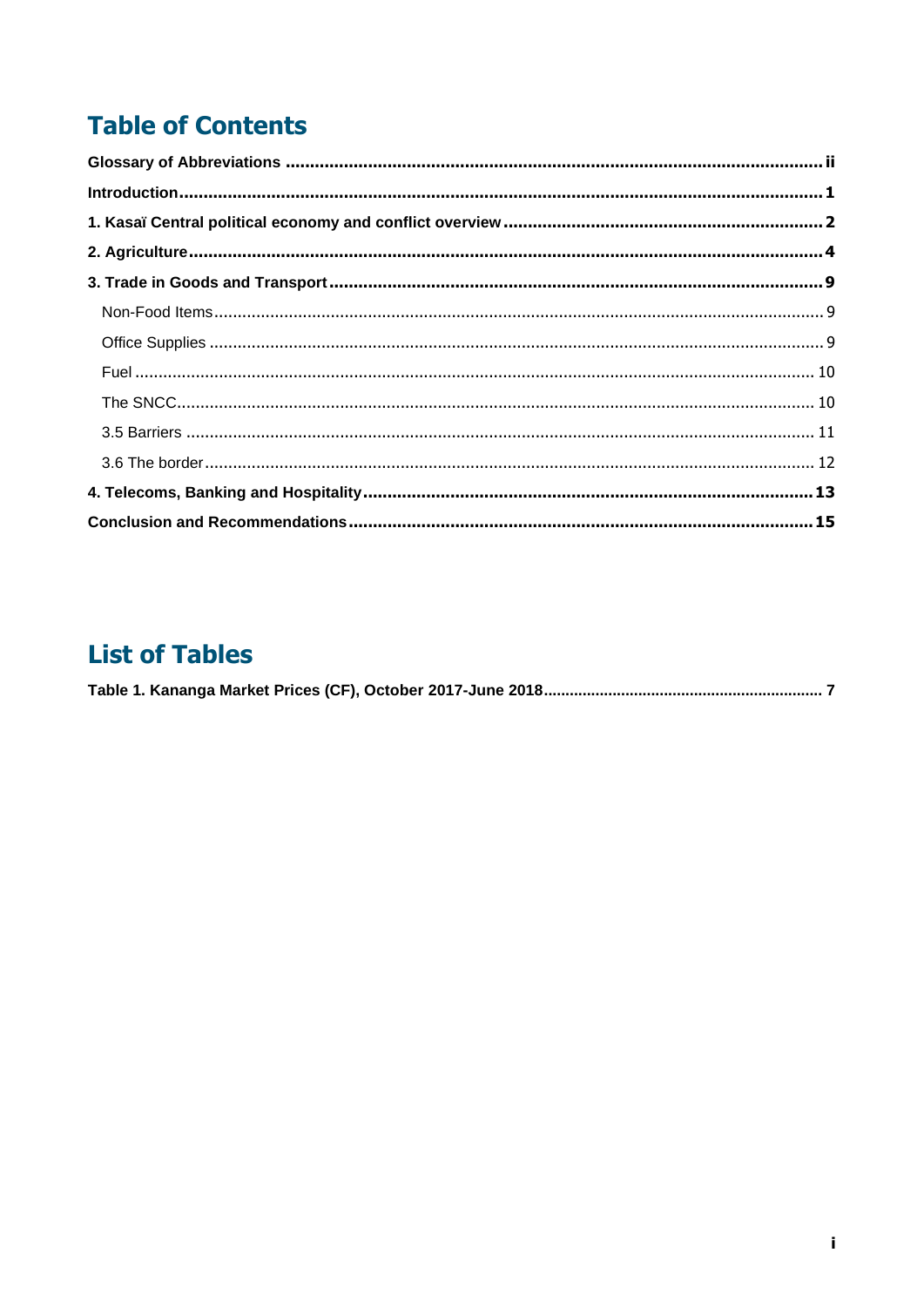# <span id="page-2-0"></span>**Glossary of Abbreviations**

| <b>ACF</b>      | Action Contre la Faim                                                       |
|-----------------|-----------------------------------------------------------------------------|
| ASI             | <b>Adam Smith International</b>                                             |
| <b>CF</b>       | Congolese Franc                                                             |
| <b>COPEMECO</b> | Confédération des Petites et Moyennes Entreprises Congolaises               |
| <b>CPA</b>      | Comité d'acheteurs et évacuateurs des Produits Agricoles                    |
| <b>DFID</b>     | Department for International Development                                    |
| <b>DGDA</b>     | Direction Générale des Douanes et Accises                                   |
| <b>DGI</b>      | Direction Générale des Impôts                                               |
| <b>DGM</b>      | Direction Générale de Migration                                             |
| <b>DGRKOC</b>   | Direction Générale des Recettes de Kasaï Central                            |
| <b>DRC</b>      | Democratic Republic of Congo                                                |
| <b>FAO</b>      | Food and Agriculture Organisation                                           |
| <b>FARDC</b>    | Forces Armées de la République Démocratique du Congo                        |
| <b>FCDO</b>     | Foreign, Commonwealth and Development Office                                |
| <b>FEC</b>      | Fédération des Entreprises du Congo                                         |
| <b>FENAPEC</b>  | Fédération Nationale des Artisans, Petites et Moyennes entreprises du Congo |
| <b>GAM</b>      | Global acute malnutrition                                                   |
| HI              | Handicap International                                                      |
| <b>INGO</b>     | <b>International Non-Governmental Organisation</b>                          |
| <b>IPC</b>      | <b>Integrated Food Security Phase Classification</b>                        |
| <b>LWF</b>      | Lutheran World Federation                                                   |
| <b>NFI</b>      | Non-food item                                                               |
| <b>NGO</b>      | Non-Governmental Organisation                                               |
| <b>NRC</b>      | Norwegian Refugee Council                                                   |
| <b>OCHA</b>     | United Nations Office for the Coordination of Humanitarian Affairs          |
| PAP-RDC         | Programme d'Appui au Développement des Populations Forestières              |
| <b>SNCC</b>     | Société Nationale des Chemins de Fer du Congo                               |
| <b>SNEL</b>     | Société Nationale d'Electricité                                             |
| <b>WASH</b>     | Water, sanitation and hygiene                                               |
| <b>WFP</b>      | World Food Programme                                                        |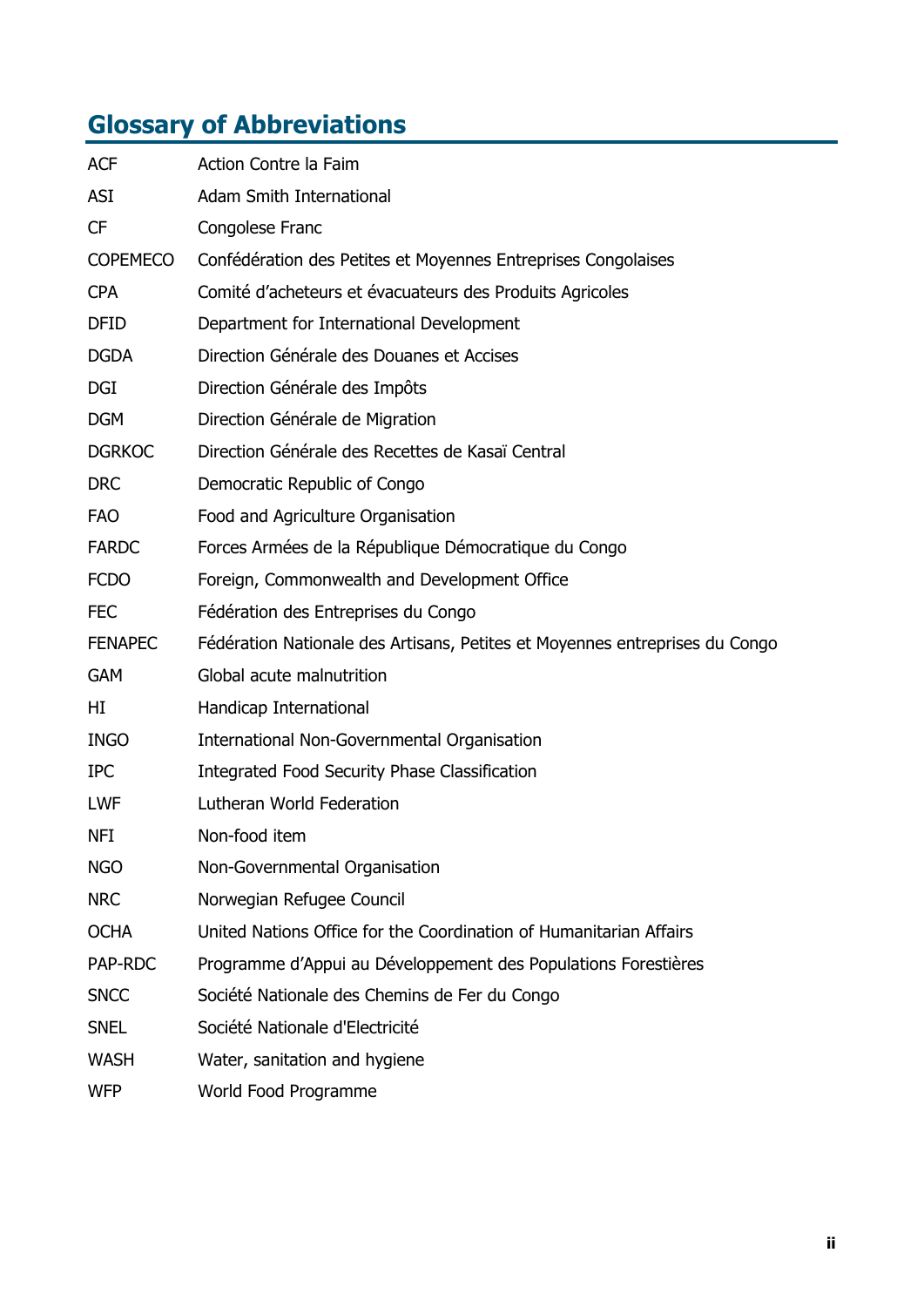### <span id="page-3-0"></span>**Introduction**

This study seeks to evaluate the impact of emergency humanitarian assistance on market systems in the province of Kasaï Central, with a particular focus on Kananga, its capital. The evaluation informs recommendations that are intended to contribute to improving the positive sustainable impact of emergency humanitarian assistance, and to facilitate earlier economic recovery in affected areas.

Fieldwork for this study was conducted in mid-July 2018 in Kananga and at the border crossing of Kalamba Mbuji in Kasaï Central province, by Diane Bommart and Gregory Mthembu-Salter. The research consisted of a literature review, first hand observation and interviews with numerous primary sources from the private sector, public sector and humanitarian organisations.

The report focuses on the impact of emergency humanitarian assistance on the agriculture, transport and trade in goods sectors in Kananga and the province of Kasaï Central more generally, and provides an analysis of its impacts on the city's hospitality, banking and telecoms sectors.

The report begins with a brief political economy and conflict overview of Kasaï Central, before addressing the research question for each sector in turn. This is followed by recommendations, particularly aimed at the humanitarian and development aid sector and the donor agencies that fund this sector.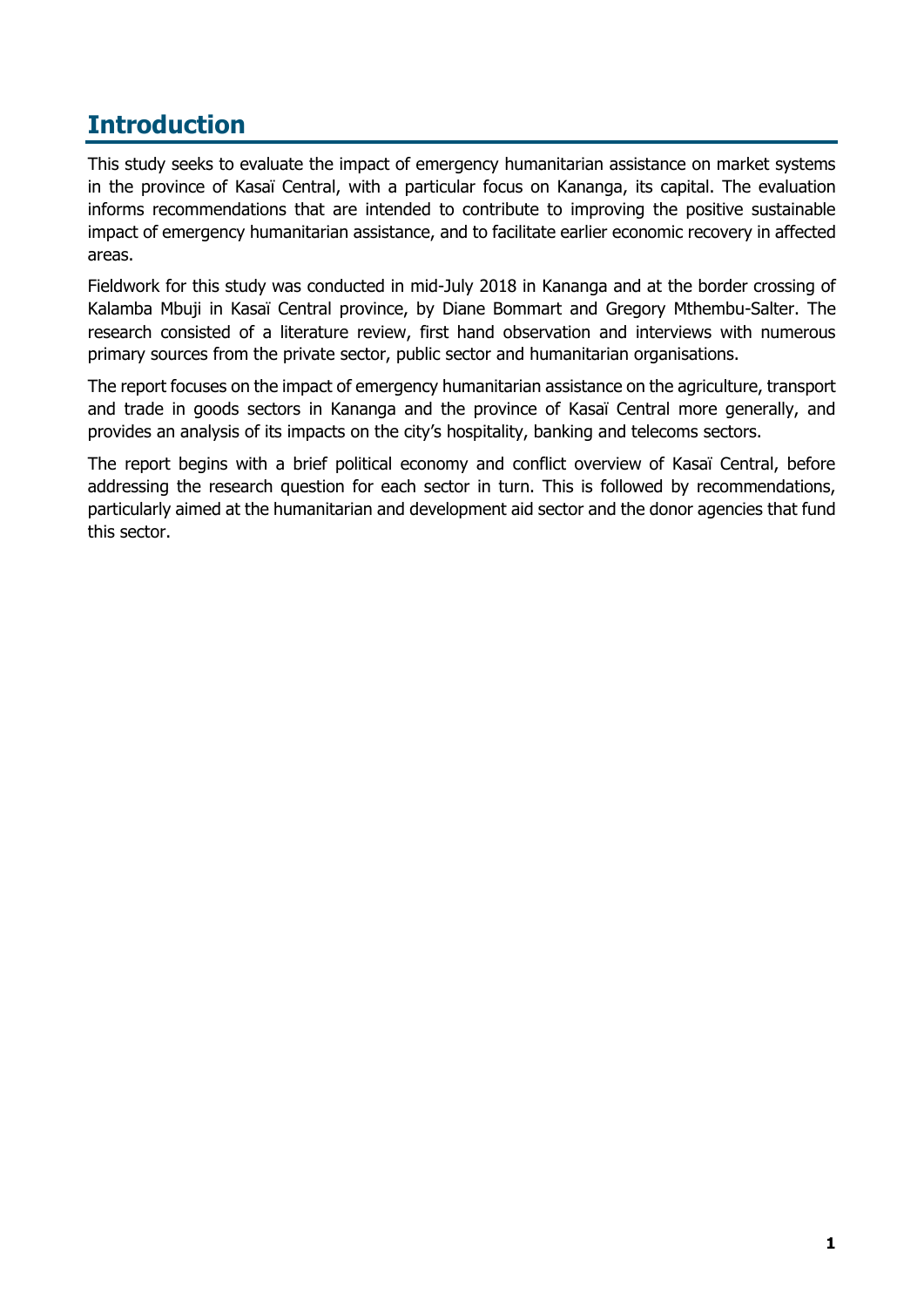## <span id="page-4-0"></span>**1. Kasaï Central political economy and conflict overview**

Two years ago, in mid-2016, the previously peaceful province of Kasaï Central erupted into violent conflict. Following the death in 2011 of his father Ntumba Mupula, the customary chief of Kamuina Nsapu in Dibaya territory, his son Jean-Prince Mpandi considered himself the rightful heir to the chieftancy. The central authorities in Kinshasa, however, never confirmed Mpandi's appointment. In April 2016, Mpandi assembled a youth militia in Dibaya, also called Kamuina Nsapu, to press his claim to the chieftaincy. Soon after, the militia attacked Tshimbulu town in Dibaya territory. In August 2016, the Forces Armées de la République Démocratique du Congo (FARDC) retaliated, attacking Mpandi's residence and killing him. Kamuina Nsapu continued and intensified its rebellion, however, attacking Kananga in September 2016.

The militia attracted new recruits through a ceremony called tshiota, and soon spread to neighbouring territories and, later, provinces. Kamuina Nsapu militia attacked the Kasaï provincial capital of Tshikapa in December 2016, and in the same month again attacked Kananga and also struck Luebo. The FARDC across the Kasaïs was steadily reinforced from late 2016 onwards, and it launched a counter-insurgency, displacing hundreds of thousands of people and inflicting an unknown number of casualties. Between March 28 and March 30, there were reports that the FARDC had conducted a counter-insurgency operation in the Kananga suburb of Nganza in which over 100 people were killed.<sup>1</sup>

In April 2017, interior minister Ramazani Shadari announced a new Kamuina Nsapu chief, Jacques Ntumba Kabeya, who appeared to have the support of the late Ntumba's family. This went some way to reducing the incentive of Kamuina Nsapu combatants to keep fighting. At the same time, the FARDC counter-insurgency progressively contained the rebellion, leading to a visit to Kananga by president Joseph Kabila in late May 2017 as part of a brief tour of the Kasaïs. Militia activity remains near-continuous in neighbouring Kasaï province, but by the end of 2017 the Kaminua Nsapu rebellion had effectively been crushed in Kasaï Central, save for a few isolated incidents of militia violence that have continued to the present day. Government administrative staff throughout the province who had fled their posts during the crisis have mostly returned to them. Many of the extra FARDC troops who were brought in to defeat Kamuina Nsapu have returned to eastern provinces, though some remain, often manning roadblocks on major transport routes where soldiers extort money, steal goods and generally harass trade and traders.

The Kasaï Central governor at the time of the Kamuina Nsapu crisis, Alex Kande, was removed from office by the central authorities and replaced in December 2017 by Denis Kambayi, the former national minister of sport and a member of the ruling PPRD.

Kananga is one of the oldest cities in the Democratic Republic of Congo (DRC), and was briefly during the early colonial era slated as a possible national capital. Kananga, then Luluabourg, was the capital of Kasaï province, and the capital of Kasaï Occidental when Kasaï was divided into two in 1966. The decoupage of 2015 left Kananga the capital of an even smaller province, Kasaï Central. This latest decoupage separated Kananga and Kasaï Central from the most economically active parts of the old Kasaï Occidental, including the diamond hub Tshikapa, Mweka, which is an important maize growing territory, and the port of Ilebo, the transport hub that links the region to Kinshasa

<sup>&</sup>lt;sup>1</sup> See for example, Radio Okapi, 3 April 2017, *Une centaine de morts dans la traque contre les miliciens à Kananga, selon* un activiste des droits de l'homme, https://www.mediacongo.net/article-actualite-25289.html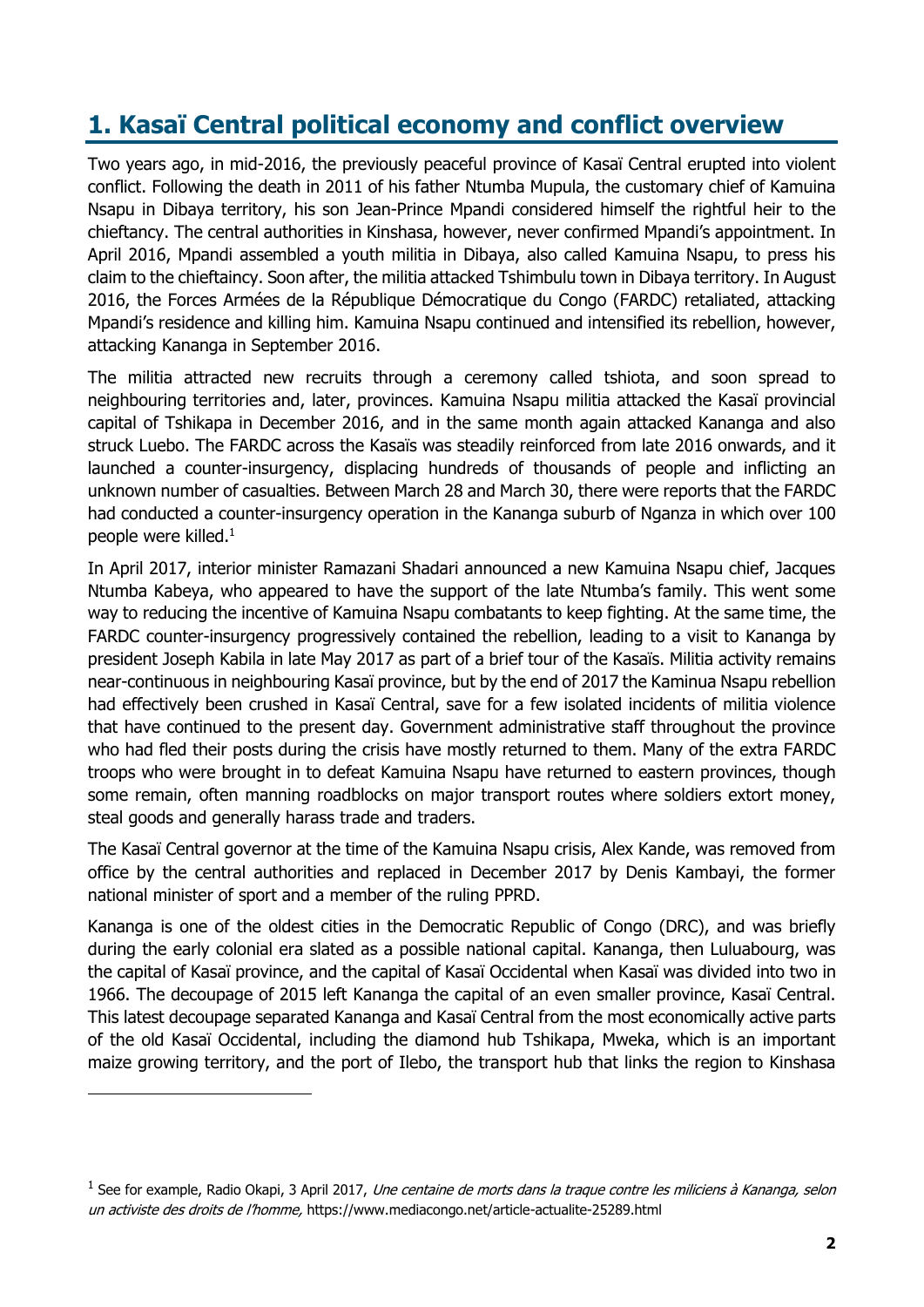and Matadi. All three are now in Kasaï. The change has had a significant negative impact on the finances of the Kasaï Central provincial government in Kananga which has seen a sharp decrease in its tax revenues. As a predominantly administrative city, the *decoupage* has had a significant impact on Kananga, far more than for the province as a whole.

Post-decoupage, there are precious few economic hubs still left in Kasaï Central. The main economically productive areas in the province are the farmlands of Dimbelenge and Luiza territories – recovering from agricultural seasons lost to conflict; the artisanal gold mines of Luiza territory; and, increasingly, the border crossing of Kalamba Mbuji. The official opening of Kalamba Mbuji in April 2018 and the recent grading and widening of the dirt road connecting it to Kananga as well as the repair of several bridges on the route, is already having a noticeable economic impact in Kananga. Despite strict restrictions still imposed by the Angolan authorities on the number of Congolese traders authorised to cross the border at Kalamba Mbuji each day, a growing volume of Angolan cement, cooking oil, plastic goods and the like is entering Kasaï Central, trading for significantly less in Kananga than products sourced from Kinshasa or Lubumbashi. By way of illustration and according to local businesses, spaghetti from Angola now sells for FC 850 on the market whilst they used to go for FC 1.1000; a bag of cement from Angola goes for USD 18 against USD 23 for cement from Kinshasa.<sup>2</sup>

Traders in Kananga crave the day when they will also be able to source goods from all over the world via Kalamba Mbuji and the Angolan port of Lobito, thereby bypassing the onerous current requirement for them of sourcing international imports either via Matadi/Kinshasa/Ilebo or via Durban/Kasumbalesa/Lubumbashi. Both transport corridors present massive challenges to traders, in the main because both rely on the Société Nationale des Chemins de Fer du Congo (SNCC), the national rail system, which is rapidly degrading and is not able to respond to Kananga's import needs in a timely manner.

The Kananga traders' hope is that regulatory issues - which they understand to be the reason why they are currently unable to transit goods from Lobito through Angola without paying customs levies - will be resolved soon. Once Kananga-based traders are permitted to transit their goods through Angola, Kalamba Mbuji, which is already expanding, will grow even faster and could soon become one of the country's most important border crossings. With its important warehousing capacity left from the colonial era, Kananga could emerge as a trade platform for international goods sourced via Lobito for inland Congolese provinces including Kasaï Oriental, Lomami, Sankuru, Maniema, Haut Lomami and even Tanganyika.

Société Nationale d'Electricité (SNEL) barely supplies any electricity to Kananga, leaving people and businesses dependent on generators for power. Megatron, a recent solar power installation for which the provincial government has incurred millions of US dollars in debt, was supposed to lessen this dependence on generators but has barely functioned thus far. The city is also waiting on the longoverdue rehabilitation of the 64MW Katende hydroelectric power station which could, in part, help Kananga regain its earlier role as a regional manufacturing and agro-processing centre. For the time being however, the revival remains on hold.

<sup>&</sup>lt;sup>2</sup> Interviews with Afrifood and Beltexco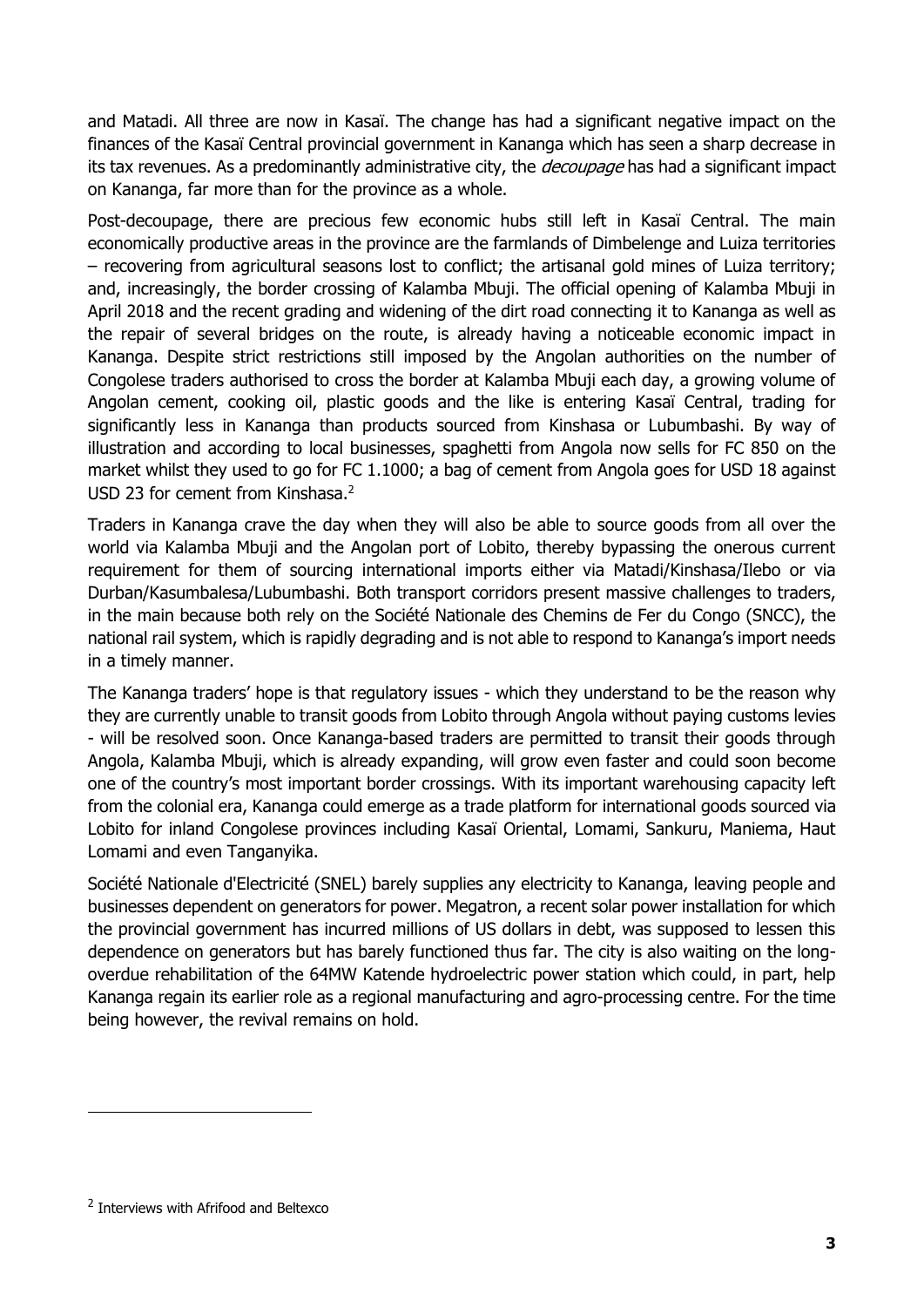# <span id="page-6-0"></span>**2. Agriculture**

#### **Overview**

Even before the 2016 crisis the Kasaï provinces were food insecure, despite decades of relative peace. It was thus grimly inevitable that the disruptions and population displacement generated by the 2016-17 Kamuina Nsapu conflict and the resulting loss of at least two and in some cases three harvest seasons would render food security significantly worse. A 2017 report from the Food and Agriculture Organisation (FAO) estimated that of a rural population of 3.3m in Kasaï Central, 34% were in IPC<sup>3</sup> phases 3 or 4. 14% of the province's population is reckoned to be suffering global acute malnutrition (GAM), well above 10%, which is the emergency threshold.<sup>4</sup> According to the World Food Programme (WFP), in mid-2018, 300,000 children in the Kasaï region as a whole were malnourished and at risk of starving to death.<sup>5</sup>

In 2017, the UN declared the Kasaï region a "corporate Level 3 Emergency", triggering an urgent scale-up in the humanitarian activities there. One of the major actors in Kasai, the WFP, has reported that it was assisting 40,000 beneficiaries in the Kasaï provinces at start of its intervention, but after the Level 3 declaration, this was later increased to 400,000 beneficiaries. In March 2018, the WFP's target was to reach more than 1m people by the end of June 2018.<sup>6</sup> To this end, the agency says it has committed almost a third of its total global emergency funding to the Kasaï region, and has procured 19,000 tonnes of food and US\$750,000 as cash to be distributed to beneficiaries. According to the WFP logistics team in Kananga, as of July 2018 the agency was distributing 1,500 tonnes of food a month.<sup>7</sup>

### **Foreign Imports**

The Food Security Cluster's guidelines, which oversee the coordination of humanitarian food assistance, recommend humanitarian actors to import to a market over local sourcing in order to avoid market price distortions and ensure distribution of quality and certified products. In that line, the WFP, whose operations dwarf the food distribution efforts of any other humanitarian agency in the Kasaï provinces, had not at the time of writing, and as far as we were able to ascertain, locally sourced any of the food that it had distributed in Kasaï Central. The WFP logistics team in Kananga said in July that it was "looking into" sourcing foodstuffs from the local market. The logistics team said private sector consultations would be launched at the end of August 2018 to enable WFP to understand the local supply chain better, and to evaluate the feasibility of the agency sourcing locally. According to the logistics team, the WFP in Kasaï Central sources food to Kananga exclusively via Lubumbashi and Kinshasa. The WFP import products to Kananga by train, truck and plane.

<sup>&</sup>lt;sup>3</sup> Integrated Food Security Phase Classification (IPC). 1 is the best, and 5 is the worst.

<sup>4</sup> FAO: The Democratic Republic of Congo Response Plan 2017-2018, Kasaï and Tanganyika Provinces, FAO, Rome, 2017, page 4.

<sup>5</sup> World Food Programme, Democratic Republic of Congo emergency, [http://www1.wfp.org/emergencies/kasai](http://www1.wfp.org/emergencies/kasai-emergency)[emergency](http://www1.wfp.org/emergencies/kasai-emergency)

<sup>6</sup> World Food Programme, [https://insight.wfp.org/wfps-immediate-response-account-saving-lives-in-the-kasai-region-of](https://insight.wfp.org/wfps-immediate-response-account-saving-lives-in-the-kasai-region-of-drc-b029bdb4e5af?_ga=2.30488060.219745088.1533821134-516708862.1497506663)[drc-b029bdb4e5af?\\_ga=2.30488060.219745088.1533821134-516708862.1497506663](https://insight.wfp.org/wfps-immediate-response-account-saving-lives-in-the-kasai-region-of-drc-b029bdb4e5af?_ga=2.30488060.219745088.1533821134-516708862.1497506663)

<sup>7</sup> Interview with WFP logistics team, Kananga, July 2018.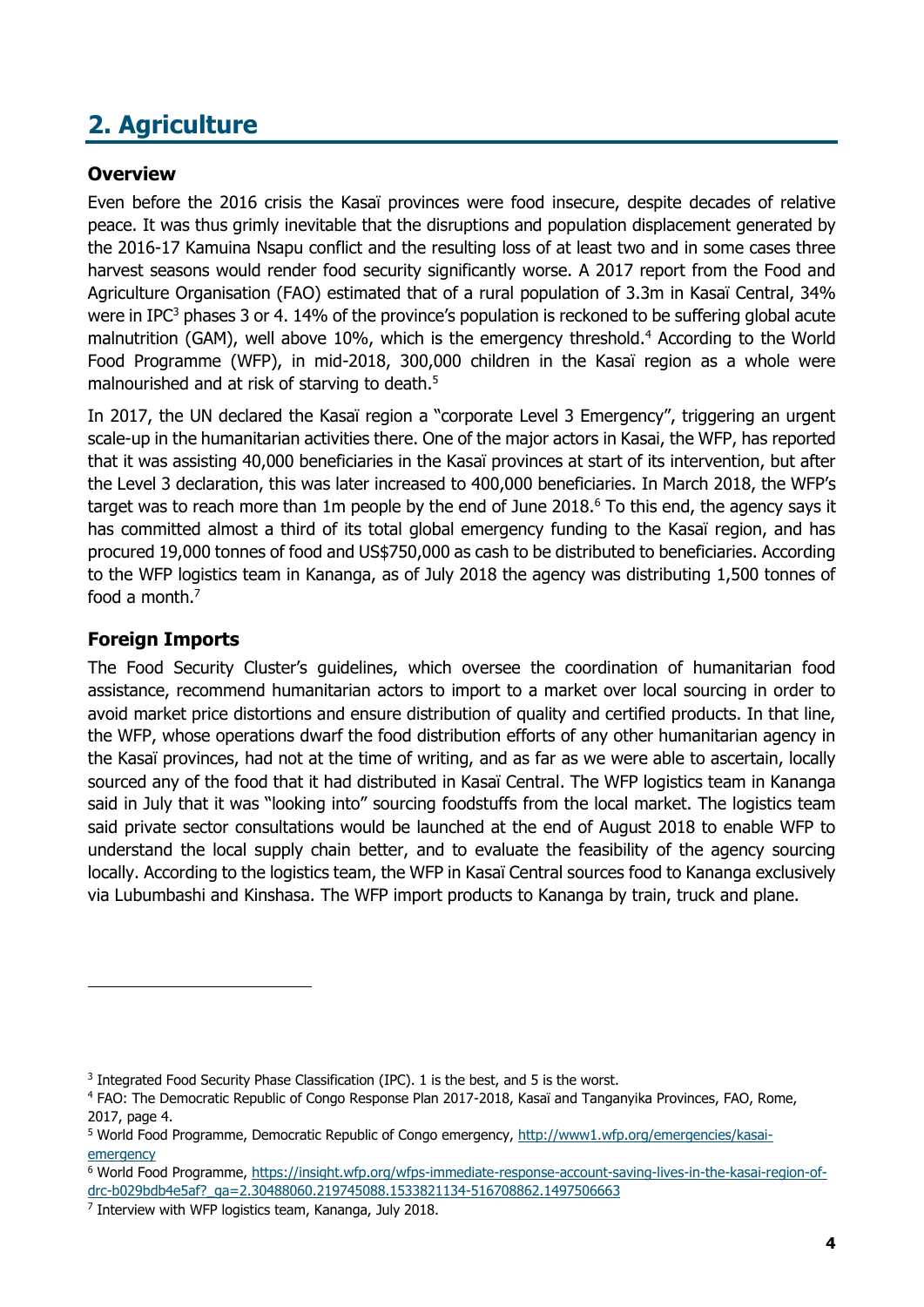Foodstuffs sourced by the WFP via Lubumbashi had, apparently, been purchased in Zambia.<sup>8</sup> The association of agricultural goods traders in Kananga has complained that this means that valuable WFP funds went to their Zambian peers and not to them, meaning a lost opportunity to inject sorely needed new capital into the local economy in addition to food aid. The association insisted that while the Kasaïan market might not be able to supply all WFP's needs, there was sufficient local production for WFP at least to do more of its sourcing locally. The association claimed that over the last agricultural season Mweka territory in Kasaï province was able to export around 4,000 tonnes of maize to Kananga and this is not counting local consumption in Mweka or exports through Ilebo. Dimbelenge and Luiza territories were, in addition, said to be able to export several hundred tonnes of maize annually.<sup>9</sup>

#### **National maize sourcing**

Smaller international non-governmental organisations (INGOs), such as Handicap International (HI) or COOPI, have made local purchases from DRC-based private sector companies. Innov, a Kinshasabased trader, had originally sought to respond to humanitarian demand in Kananga by importing maize flour from Zambia. However due to the unreliability of the train service the company felt compelled to sell its existing product in Lubumbashi instead, and to identify alternative production centres in the Kasai provinces and invest in fuel-powered flour mills in Kananga to meet client expectations there. The company now aggregates local production from Mweka and Dimbelenge by train and/or truck, and sells in Kananga, predominantly to humanitarian actors. The company claims that its warehousing capacity in Kananga allows for goods to be stored in anticipation of demand, thus overcoming time-delivery constraints linked to irregularity of the rail service and the poor quality of roads.

#### **Local seed and maize sourcing**

Among the many INGOs which have launched emergency interventions in the Kasaïs, a small number are sourcing maize and seed directly from the local market and Kananga-based traders. The agricultural products traders' association of Kasaï Central cited the Norwegian Refugee Council (NRC) and the Programme d'Appui au Développement des Populations Forestières (PAP-RDC) as having bought seeds from traders who were its members. Other INGOs, including Action Contre la Faim (ACF), have adopted mix-modalities, sourcing some products locally and importing others.<sup>10</sup>

#### **Local seed purchases**

The NRC in Kananga confirmed that it bought the seeds it is distributing to beneficiaries locally and said that in 2017 it was accused for this reason by the provincial government of driving up prices<sup>11</sup>. An NGO source close to NRC admitted that this presented a conundrum:

There is pressure on NRC to buy locally to help the local economy but the provincial government doesn't want us to reduce the amount of seed available in the market. I am

<sup>8</sup> Interview with George Mukenge, Comité d'acheteurs et evacuateurs des Produits Agricoles (CPA), Kananga, July 2018. <sup>9</sup> Ibid.

<sup>&</sup>lt;sup>10</sup> Interview with the Food Security cluster, August 2018

 $11$  Sources indicated that this had occurred but from a fair organised by NRC in Mikalayi, in the periphery of Kananga, in September 2017. Kananga based traders bought and sold goods from Kananga to Mikalayi, driving up prices in Kananga as supply became scarce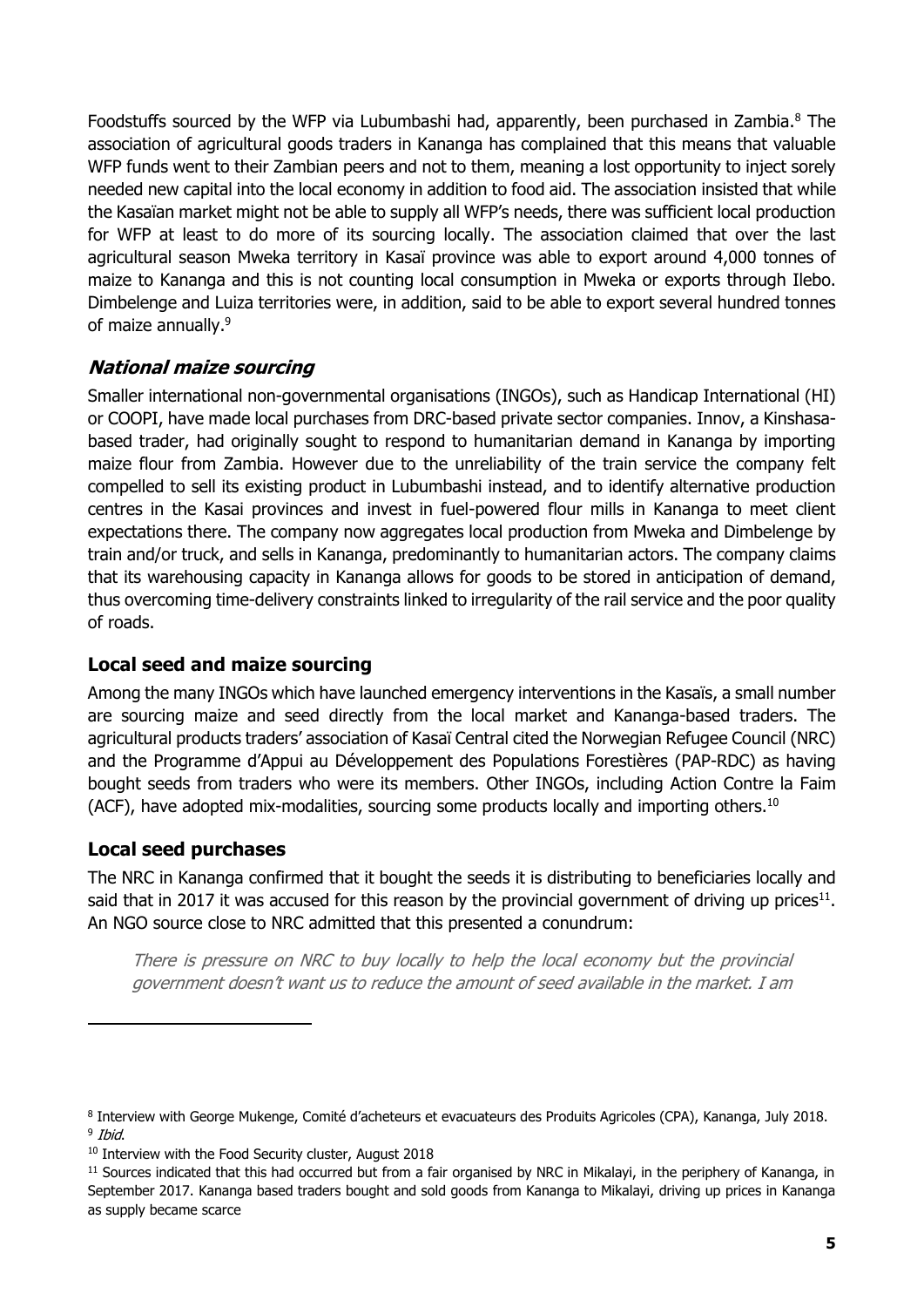not sure how we can do that. They cannot produce enough seed here. I'm not sure where they will get it all from.<sup>12</sup>

#### The Kananga agricultural traders' association, however, denied that NRC and PAP-RDC's seed purchasing had influenced the market:

These two have not influenced the market because they have not bought so much. We still have stocks. Our growers produce 600 tonnes of seed. NRC has bought 14.5 tonnes and PAP maybe 1.5 tonnes. 13

The association further noted that even before the conflict, consumer demand for seeds from commercial vendors had been low as the FAO had been distributing a large quantity for no charge to the local population. We were unable during the fieldwork for this research to check the association's claim regarding this 600 tonnes production. An important factor is the quality of the seed available on the local market, since while it may well be true that traders have a large volume of seed stocked, how much of it is genuine, good quality, certified seed is another matter.

Thus far, the NRC's model in Kasaï Central has been first to identify and pre-qualify seed suppliers who are both officially registered and capable of supplying quality, certified seed, to issue tenders to, and then to select from among the bidders. The seeds that NRC purchases are then distributed free of charge to beneficiaries, though the agency indicated that it might review this approach in 2019. A review might create the opportunity to initiate changes that build a direct link in the value chain between seed producers and end users, boosting the sustainability of the seed market. This will be sorely needed when emergency humanitarian assistance comes to an end.

#### **Local maize purchase and price variation**

According to the agricultural traders' association, humanitarian agency purchases have not moved the local maize price in Kananga:

#### NGO grain purchases have not shifted the market. The quantities are too small.<sup>14</sup>

Handicap International (HI) has tracked maize and other agricultural commodity prices in a number of Kasaïan markets, including Kananga, since October 2017. The table below shows some of the results. The biggest standouts in the table are the dramatic falls in the maize and seed price recorded between December 2017 and January 2018. HI said that the Food Security Cluster had noted at the time the steady increase in the Kananga maize price in September 2017. Concerned that this was due to humanitarian agency purchases HI said that the agencies decreased their sourcing from the Kasaïs. World Vision, we were informed, sources all the foodstuffs it distributes from outside the Kasaïs.<sup>15</sup>

NGOs were relieved in January 2018 to see a sharp fall in the price of maize, but whether this was due to a shift by them to more sourcing from outside the Kasaïs remains is uncertain. Certainly, the fall in the maize price in Kananga in December 2017 was unlikely to have been due to seasonal

<sup>&</sup>lt;sup>12</sup> Interview with NGO source, Kananga, July 2018.

<sup>&</sup>lt;sup>13</sup> Interview with CPA, Kananga, July 2018.

 $14$  *Ihid.* 

<sup>&</sup>lt;sup>15</sup> Interview with COPEMECO, Kananga, July 2018.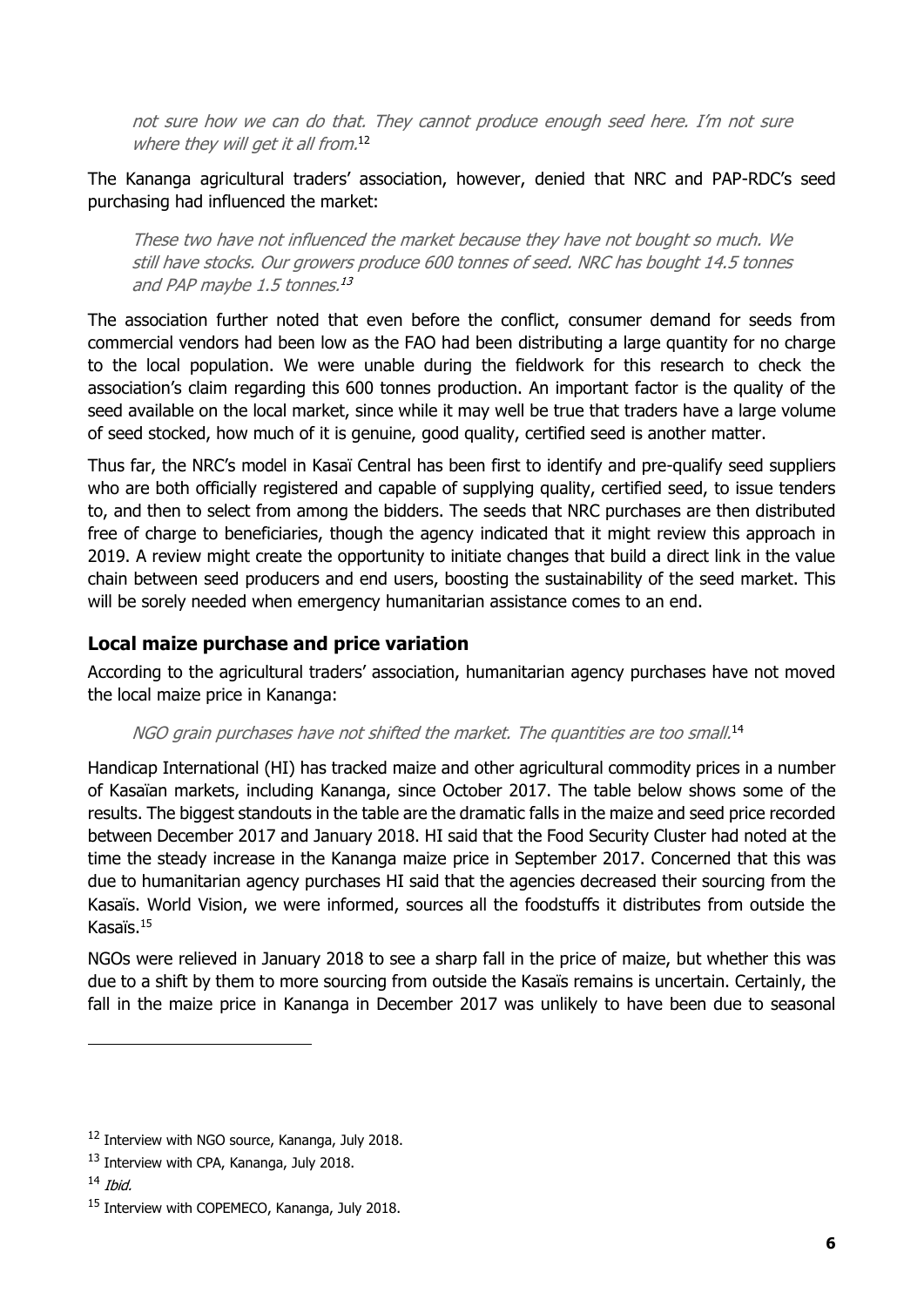factors, since Season A in the Kasaïs runs from August to October, with the harvest in March, meaning there is no significant arrival of locally produced crop onto the market in December. The WFP was adamant, also, that its increased food distribution elsewhere in the province was not a factor either:

We distribute a minimum of 200 kilometres away from Kananga. That is too far for people to bring the maize back to the city. 16

Another vital factor influencing the maize price in Kananga, however, is the performance of the SNCC. The crisis in the Kasaïs and the SNCC's own multiple woes prevented the SNCC for several months during the second half of 2017 from evacuating the maize crop from Mweka's Season B, which harvests in June and July. A Kananga-based journalist told us, however, that a goods train carrying the crop eventually rolled into the city in late December or early January 2018, which he believed played a major role in the price fall.

The provincial government's claim that the NGOs pushed up the maize price is false. That is just politics. It is our own weak production and delays in the arrival of the train with Mweka's maize to Kananga that is the problem. Once the train arrived, the maize price here fell. 17

|                         | Oct<br>2017 | Nov<br>2017 | Dec<br>2017 | Jan<br>2018 | Feb<br>2018 | Mar<br>2018 | April<br>2018 | May<br>2018 | June<br>2018 |
|-------------------------|-------------|-------------|-------------|-------------|-------------|-------------|---------------|-------------|--------------|
| Maize flour (kg)        | 2267        | 2717        | 2271        | 1325        | 1392        | 1233        | 1725          | 1783        | 1717         |
| Maize seed (kg)         | 2450        | 2458        | 1771        | 1075        | 1113        | 1492        | 1458          | 1517        | 1458         |
| Beans (kg)              | 6283        | 6233        | 6133        | 3400        | 3229        | 3542        | 5216          | 5075        | 5000         |
| Palm Oil (litre bottle) | 708         | 658         | 746         | 783         | 958         | 1596        | 1317          | 1333        | 1317         |
| Salt (kg)               | 1263        | 1346        | 1463        | 1617        | 1754        | 1504        | 1350          | 1350        | 1350         |

#### <span id="page-9-0"></span>**Table 1. Kananga Market Prices (CF), October 2017-June 2018**

Source: Handicap International

A reasonable possibility is that both the performance of the SNCC and the purchases of humanitarian agencies have had some impact on movements in the maize price in Kananga during 2017-18, particularly in an overall context of much-weakened local production. Traders in mid-2018 maintained that local food production was beginning to pick up as the market was beginning to recover from the crisis, while CARITAS Kananga offered the opposite analysis:

It is not clear that the main growing season will succeed this year. We fear that food security might actually get worse. 18

In this uncertain context, the HI data suggests that a significant increase in Kasaïan sourcing by the WFP could potentially influence the local maize market in future, most probably by pushing up prices once more. For this reason, while WFP should nonetheless source more maize and other foodstuffs locally to ensure a benefit to the local economy, this needs to be accompanied by continued careful

<sup>&</sup>lt;sup>16</sup> Interview with WFP logistics cluster, Kananga, July 2018.

<sup>&</sup>lt;sup>17</sup> Interview with local journalist, Kananga, July 2018.

<sup>&</sup>lt;sup>18</sup> Interview, CARITAS, Kananga, July 2018.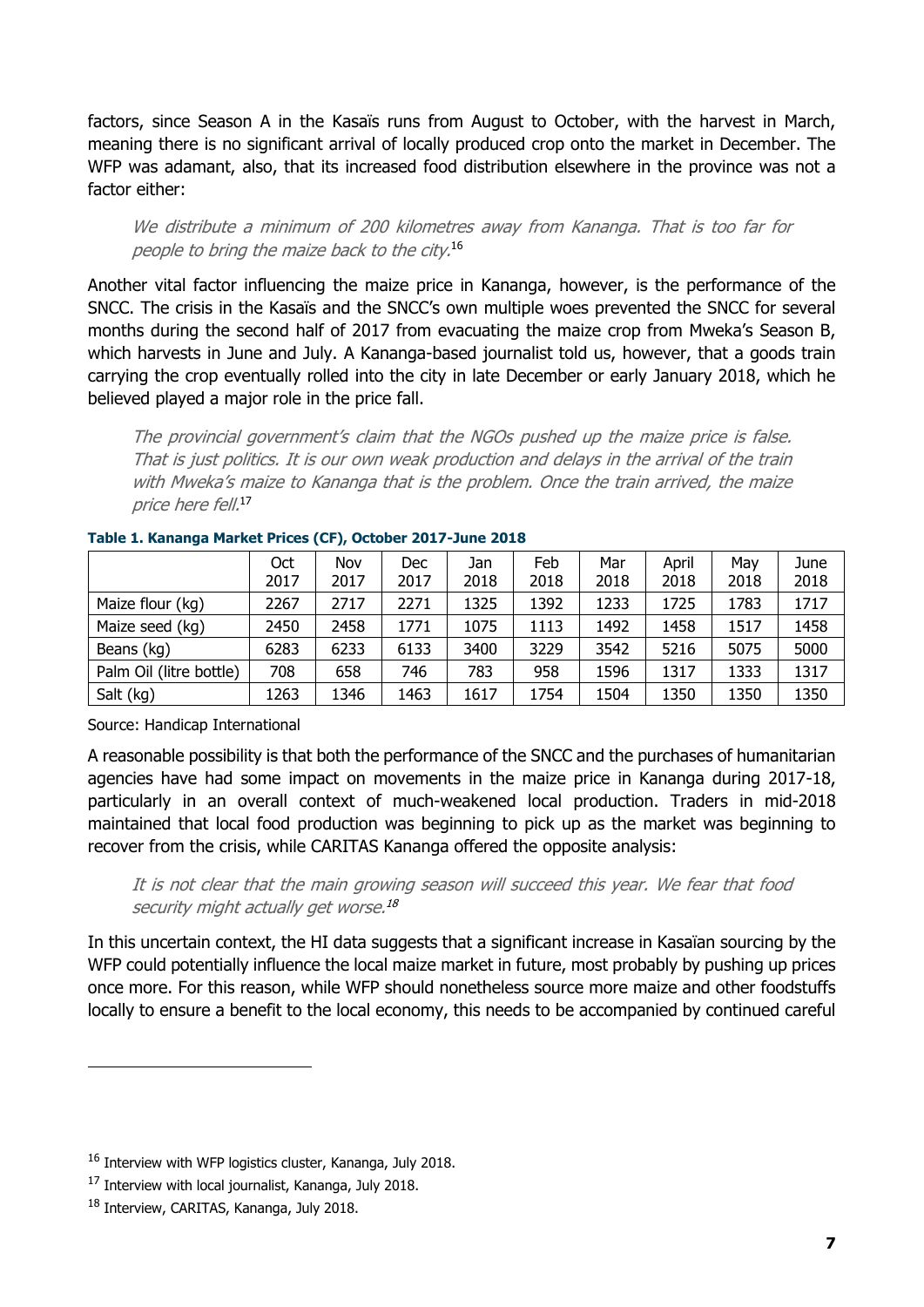monitoring of price trends, and improved co-ordination and co-operation between the WFP, the SNCC, and the private sector.

According to the Food Security Cluster:

"The price situation will remain unstable [in Kasai] because of problems of access to land, soil erosion, poorly developed techniques of farmers, lack of rural storage, ethnic conflicts and road conditions that do not allow easy movement of goods. 19

Whilst this is leading to a shift from emergency humanitarian assistance to development to strengthen agricultural markets in the province, there is also increased scope too for humanitarian actors to make greater use of local traders to source and transport additional food supplies from elsewhere in the country.

#### **Other foodstuffs**

We spoke in Kananga to two of the city's main commercial foodstuff importers and traders, Afrifood and Beltexco, both of whom have a proven track record in successfully and sustainably managing the notoriously difficult logistics involved. Both expressed confidence that they were capable of sourcing significant volumes of food imports for humanitarian agencies at competitive rates. However the Afrifood manager said he had yet to see a tender from a humanitarian organisation, while the Beltexco manager alleged that while he had seen some tenders, none of his offers had been replied to, let alone accepted. Both managers speculated that they had, perhaps, been shunned by the logistics departments of humanitarian agencies due to the rigidity of their invoicing systems limiting possibilities for lucrative "margins".<sup>20</sup> Another possible reason is that humanitarian agencies have concluded that some potential suppliers do not meet their requirements for doing business. This would further support calls for improved communication between humanitarian, development and private sector actors.

<sup>19</sup> Interview, Kananga Food Security Cluster, August 2018.

<sup>&</sup>lt;sup>20</sup> Interviews with Afrifoods and Beltexco, Kananga, July 2018.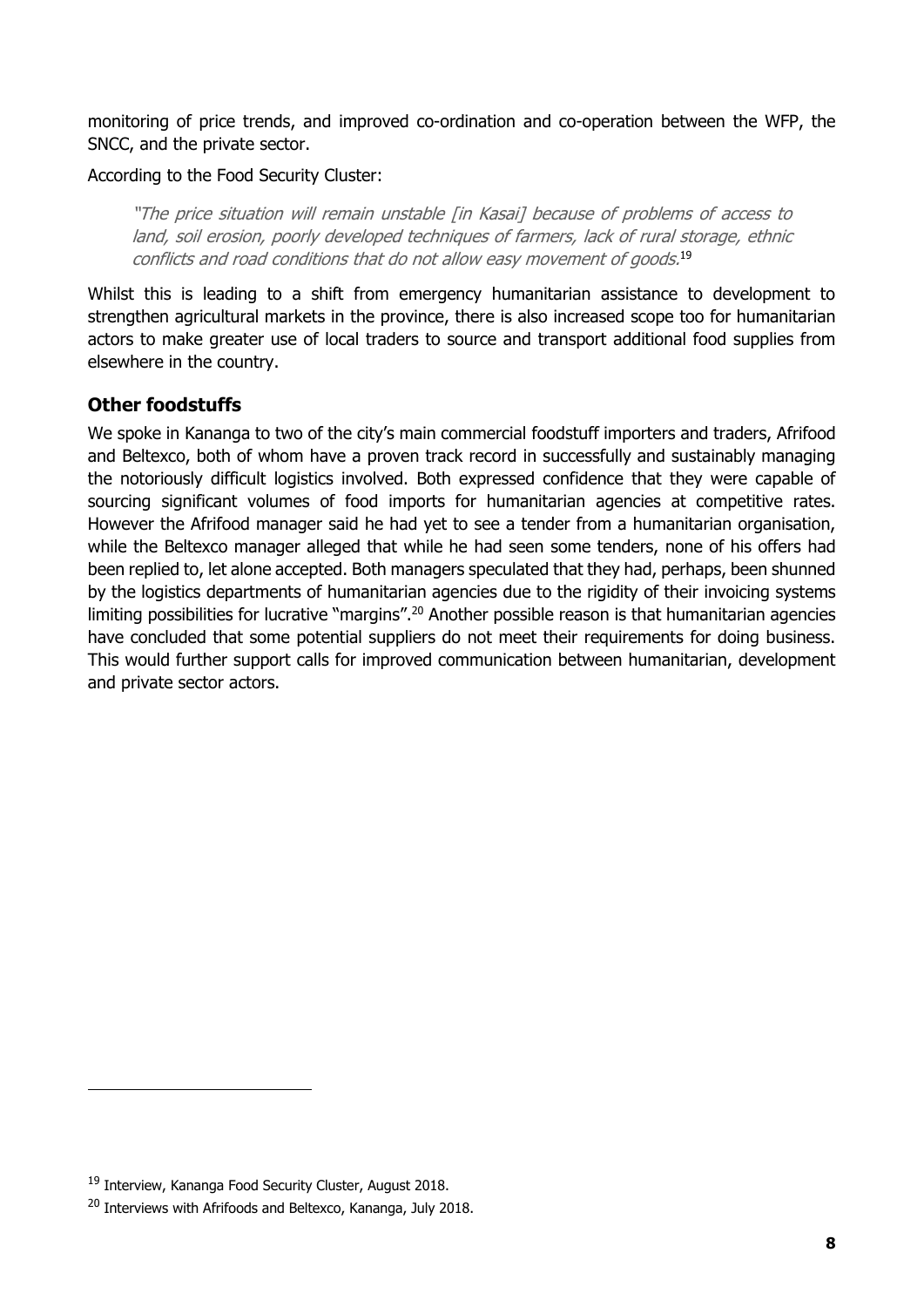# <span id="page-11-0"></span>**3. Trade in Goods and Transport**

### <span id="page-11-1"></span>**Non-Food Items**

The provision of non-food items (NFI) has been an important component of the emergency relief provided in the Kasaïs by humanitarian agencies. In contrast to the situation with foodstuffs, many of the humanitarian agencies we spoke to said they had taken steps to ensure that most, if not all, of their sourcing of these items was done locally. The Lutheran World Federation (LWF), for example, has been working in Kasaï Central since December 2017, providing interventions, it says, in water, sanitation and hygiene (WASH), livelihoods, nutrition and protection, including trauma work. The LWF issues tenders locally in Kananga for its supplies, only bringing them in itself from the outside if it has failed to source them locally. This sometimes means paying more:

Sometimes prices are higher here. In that case, we seek authorisation from the funder to pay more to source locally, though that may require adjustments to the quantity we can provide. We recognise that the private sector here has weaknesses, especially for bulk supplies. 21

In some instances, rather than purchase these items themselves, organisations such as NRC and PAP-RDC have instead liaised with local traders who have gone on to source and distribute the goods themselves, and provided beneficiaries with the means to purchase them through cash transfers or vouchers. Business people we spoke to in Kananga expressed support for this approach, saying it ensured that money spent by aid agencies circulated in the local economy. Unsurprisingly, the business people expressed a clear preference for vouchers that guarantee them a revenue, compared to cash transfers, which beneficiaries can spend wherever they like.

According to FENAPEC, a traders' association:

WFP brings everything in from outside, but NRC and PAP have engaged with us. We supply NRC with foodstuffs and other goods. It has awarded tenders to us and to COPEMECO. PAP does the same thing. That really helps us. But it is just those two. We buy the goods we need in Dubai, and bring them in via Dar es Salaam and the train. These contracts have helped compensate us for the huge losses we received from the conflict. 22

INGOs such as COOPI, have turned to large suppliers such as UAC for bulk orders of products such as soap. This is a positive development, but by placing themselves as an intermediary between consumers and suppliers by distributing the product to the beneficiaries, aid actors prevent market relations forming between consumers and suppliers, disrupting the value chain.

### <span id="page-11-2"></span>**Office Supplies**

Aid agencies have, in most cases, turned to the private sector for office supplies. UAC is Kananga's main retailer of office equipment. According to its manager, Usman Nur Alam:

<sup>&</sup>lt;sup>21</sup> Interview with LWF, Kananga, July 2018.

<sup>&</sup>lt;sup>22</sup> Interview with FENAPEC, Kananga, July 2018.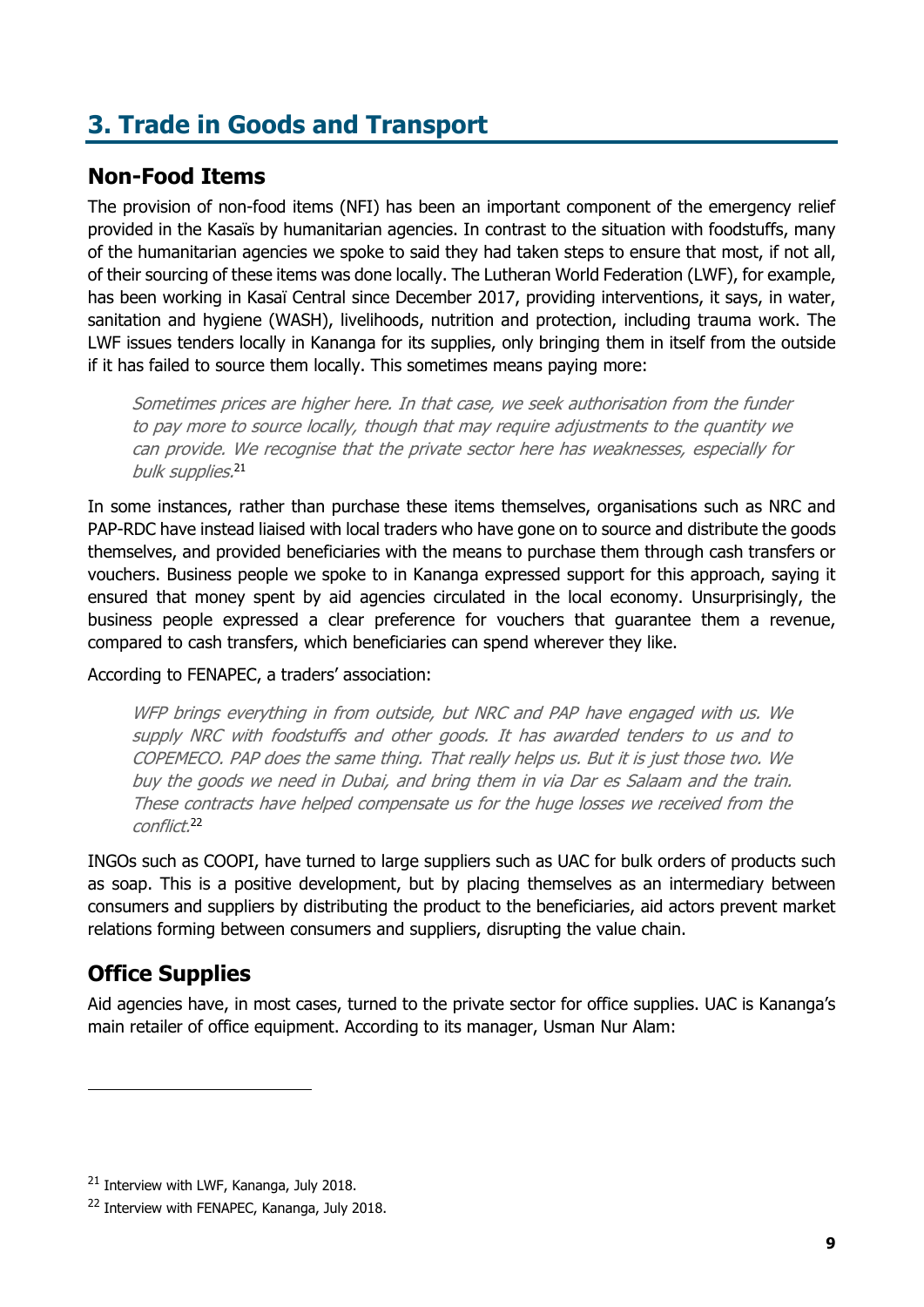A lot of NGOs have come here. Handicap, ACF, UNICEF, World Vision… These people are helping my business! They have to start offices, so they need equipment. I am often giving bids, replying to tenders…<sup>23</sup>

Whilst UAC brings in goods from Kinshasa or Lubumbashi, and has the capacity to deal with high quality and large volumes of demand, INGOs such as NRC also turn to local workers to build furniture locally.

Aid agencies have also looked to the local private sector for trucks and other vehicles with which to distribute to beneficiaries in the province, which they have found to be in short supply and therefore expensive, but often in poor condition. According to the ACFR, a Kasaï Central transport and loading association:

We work with all these humanitarian agencies. They are good business for us.<sup>24</sup>

### <span id="page-12-0"></span>**Fuel**

The association of *pétroliers* of Kananga stated that they had not been asked to do bulk fuel supplies to humanitarian agencies:

They don't buy fuel from us. We are not seeing the money humanitarian agencies are spending circulating here in Kananga.<sup>25</sup>

### <span id="page-12-1"></span>**The SNCC**

While aid agencies use trucks and other vehicles to distribute food and NFIs, it is difficult for them to bring goods into Kasaï Central by road. As a result, unless aid agencies opt to fly goods in, as some of them have on occasion, despite the expense, agencies are forced to depend on the SNCC. The WFP in particular brings in maize on the train from Lubumbashi to Tshimbulu, for distribution around Dibaya territory. The SNCC, however, has by its own admission far too few functional locomotives and wagons, and is unable to operate a fixed timetable. Instead, the SNCC's overstretched and under-resourced staff make customised arrangements as they seek to respond to demands that come from all over an enormous area of southern DRC. The situation has become so difficult that traders in Kananga have to wait up to nine months for their goods.<sup>26</sup> In a bid to improve matters, in early 2018 the governor of Kasaï Central travelled to the SNCC regional headquarters in Lubumbashi to plead for trains.

According to a director at the SNCC in Kananga:

During that meeting, the governor and SNCC found some kind of agreement and there has been some movement of goods on the network since then. But the real issue is that we have too few wagons, and they are in demand all over.<sup>27</sup>

<sup>&</sup>lt;sup>23</sup> Interview with UAC, Kananga, July 2018.

<sup>&</sup>lt;sup>24</sup> Interview with ACFR, Kananga, July 2018.

<sup>&</sup>lt;sup>25</sup> Interview with Association des Pétroliers, Kananga, July 2018.

<sup>&</sup>lt;sup>26</sup> Interview with the Association des Vendeurs et Acheteurs de Poisson, July 2018

<sup>&</sup>lt;sup>27</sup> Interview with SNCC director, Kananga, July 2018.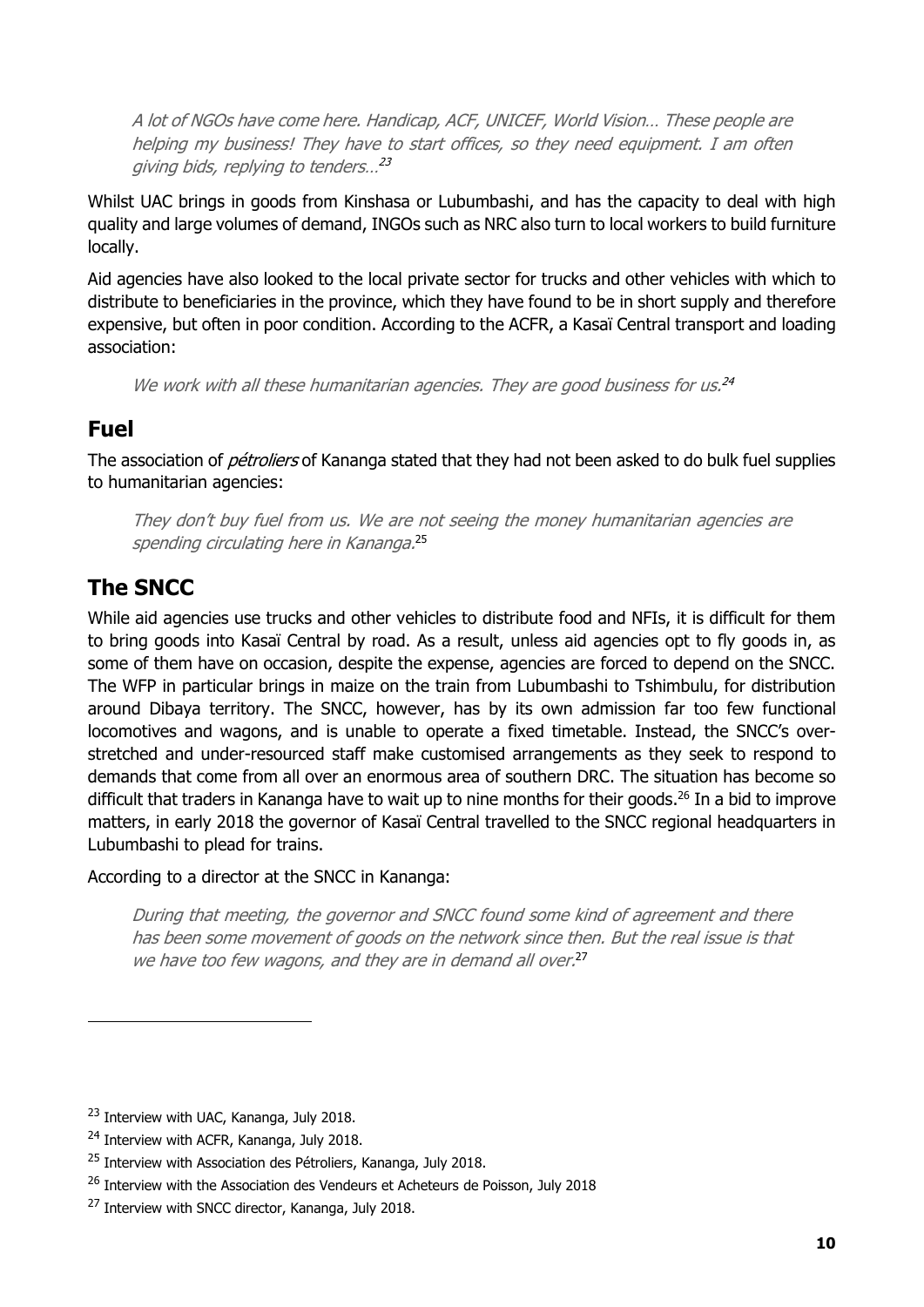The association of *pétroliers* in Kananga reported that earlier in 2018 the SNCC even ran out of fuel and had to "borrow" it from Association members:

They had no fuel. We gave fuel to them so they could bring the maize from Mweka. They have not repaid us yet. We think they will repay us sometime.<sup>28</sup>

### <span id="page-13-0"></span>**3.5 Barriers**

Road transporters were consistent in their response that the main impediment to their work was the barriers placed across key transport routes all over the province, manned by a mix of state officials, usually including the Direction Générale des Recettes de Kasaï Central (DGRKOC) and the FARDC. Traders crossing these barriers are almost invariably taxed and/or fined by at least some of these officials, rendering the movement of goods more difficult and more expensive, and reportedly continuing to discourage many would-be traders and consumers from even attempting their journeys.

According to the Kananga association of taxi motos:

People are still scared to travel. They do still travel but not like before. The problem is at the barriers they ask for money. There are 15 barriers between here and Mbuji Mayi. There are four to the frontier. It gets expensive.<sup>29</sup>

#### The Kananga association of transport loaders agreed:

In trucks you pay CF50,000 or CF1000,000. At each barrier. Or the soldiers just steal a container of diesel from you. You cannot plead with them. They just make you get out of your vehicle and then they take your money. 30

According to provincial vice-governor Kabuanga Kabuanga Manix:

We have worked to get rid of illegal barriers and we have removed some, but the official ones have to stay. As for the FARDC's roadblocks… that is up to them. This is still a 'zone opérationnel'. The FARDC is allowed to do all these things without consulting us. And we do not know how long this state of affairs will last.<sup>31</sup>

A senior official at the DGRKOC confirmed that the roadblocks around the province brought in useful revenue for his agency, particularly during the dry season when roads were passable, but lamented that in many instances private sector transport operators were able to avoid paying taxes because they were transporting goods for humanitarian agencies:

"They dodge our taxes by wearing humanitarian helmets.<sup>32</sup>

<sup>&</sup>lt;sup>28</sup> Interview with Association des Pétroliers, Kananga, July 2018.

<sup>&</sup>lt;sup>29</sup> Interview with association of taxi motos, Kananga, July 2018.

<sup>&</sup>lt;sup>30</sup> Interview with ACFR, Kananga, July 2018.

<sup>&</sup>lt;sup>31</sup> Interview with Kasaï Central vice-governor Kabuanga Kabuanga Manix, Kananga, July 19, 2018.

<sup>&</sup>lt;sup>32</sup> Interview with senior DGRKOC official, Kananga, July 2018.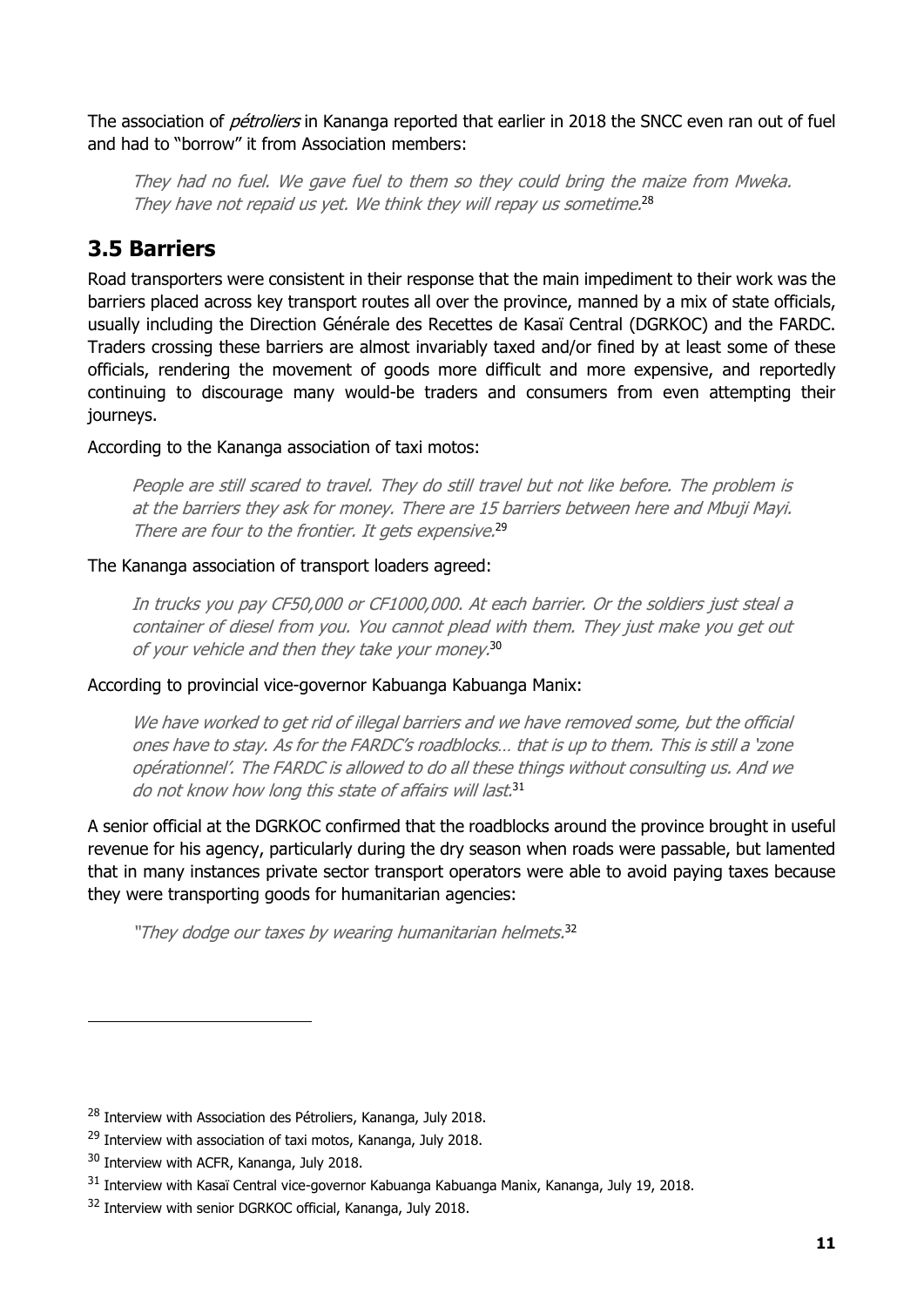### <span id="page-14-0"></span>**3.6 The border**

The Angolan government closed the country's border crossings with the Kasai provinces during the Kamuina Nsapu rebellion but has since been reopening them. On 31 April 2018 the Kalamba Mbuji border crossing was reopened, connected to Kananga, 250 kilometres away, by a dirt road that has been widened and graded by a Chinese construction company. The road has also had its bridges repaired, to the point that it is now passable, during the dry season at least, by any vehicle. 180 kilometres from the Kalamba Mbuji border crossing is the Lunda Norte town of Dundo and it is there that Angolan and Congolese traders buy a range of Angolan goods for sale on the Congolese side of the border, both at Kalamba Mbuji itself in a market that is growing in size daily and in Kananga. The Angolan border authorities allow ten Congolese traders across the border per day. The principal traded goods that the Angolan customs authorities permit to leave the country are cement and other construction materials, bottled drinks, beers and plastics. A host of other goods that the Angolan government has forbidden to cross but which do so nonetheless in considerable volumes include cooking oil, rice, milk powder, Brazilian sugar, maize flour and fuel. The Angolan goods all retail in Kananga for considerably less than Congolese equivalents and also imports that have been sourced via the Kasumbalesa or Matadi corridors. These cheaper, Angolan goods are an important and muchcherished boon for hard-pressed consumers but constitute a serious blow for Kananga traders who are supplied through the Kasumbalesa and Matadi corridors. The Kananga-based traders, who are all heartily fed up with having to deal with exasperating realities of Kasumbalesa and Matadi, would in most instances prefer instead to source their international imports via Kalamba Mbuji and the port of Lobito, on Angola's Atlantic coast. However, the traders report that the Angolan authorities have not thus far been able to issue them with transit documents to enable them to bring their goods across Angolan territory and into DRC.

Vice-governor Kabuanga commented reassuringly:

The Congolese and Angolan heads of state have agreed on the key issues and I think the transit issue will be resolved very soon. You will see.<sup>33</sup>

<sup>&</sup>lt;sup>33</sup> Interview with vice-governor Kabuanga Kabuanga Manix, Kananga, July 19, 2018.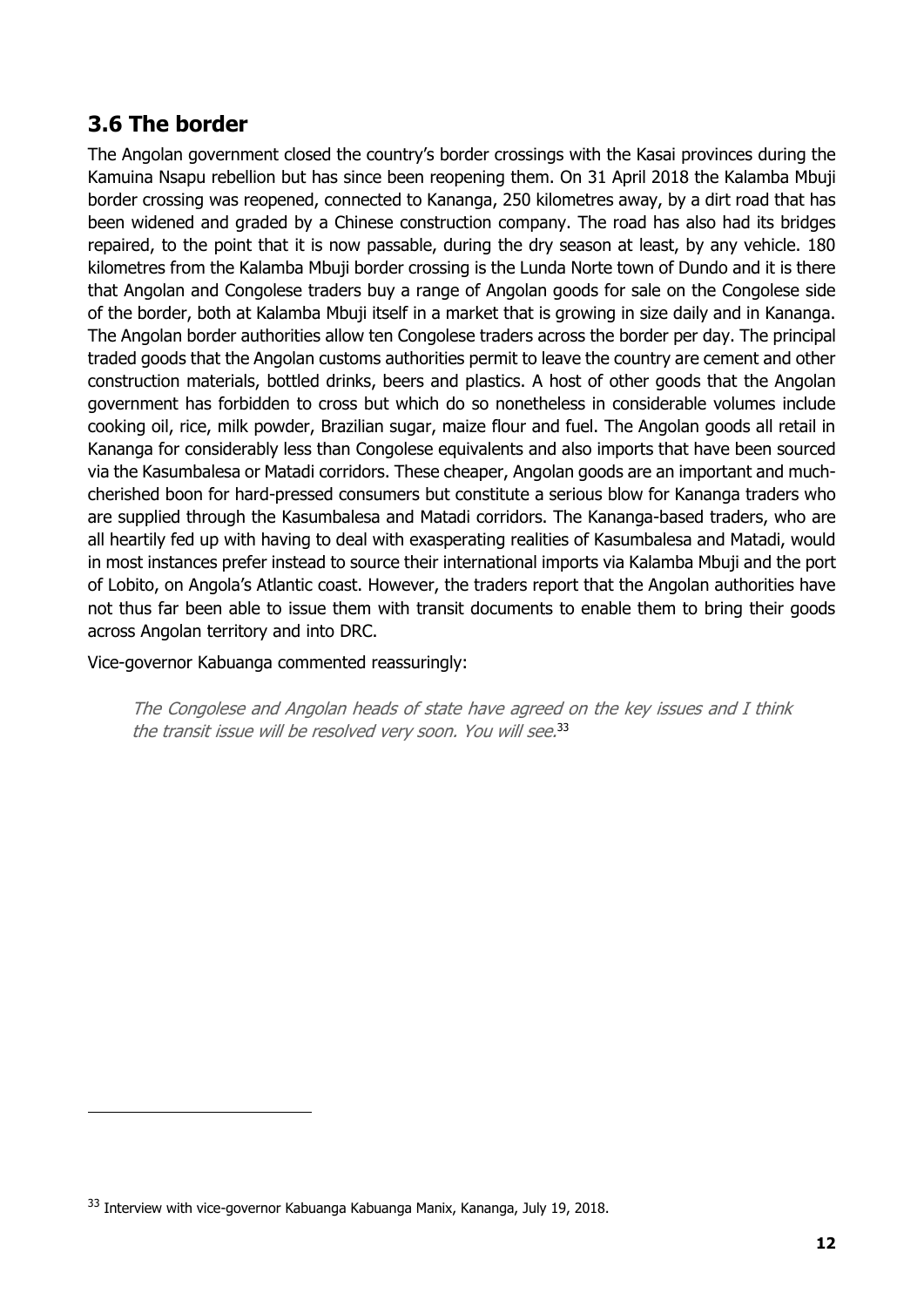## <span id="page-15-0"></span>**4. Telecoms, Banking and Hospitality**

Telecom companies have had limited direct relationships with humanitarian agencies in Kananga aside from the exploration of a few mobile money initiatives. Vodacom management in the city said the company had noticed an uptick in spending since humanitarian workers started operating from there, which encouraged the population to return.<sup>34</sup>

The arrival of humanitarian organisations has also been a boon to commercial banks. A representative of Rawbank in Kananga said that many humanitarian workers received their salaries and did their banking at his branch. The representative also observed that the humanitarian agency preference for paying suppliers via banks had diverted some cash from the local market.<sup>35</sup>

Local economic actors and authorities as well as humanitarian actors agree that most humanitarian staff are recruited from outside of Kananga and the Kasais. The explanations, however, diverge. Local politicians and economic actors often blame ethnic favouritism and corruption, while humanitarian actors say there is a lack of local expertise in emergency response. Whilst most INGOs we met still find difficulties in hiring local staff, other INGOs such as NRC, which originally recruited staff from the east to deal with the first wave of response, are now moving to hiring more local (Greater Kasai) staff and complete their objective to hire 80% of their staff locally.

The *association des cambistes* has seen a sharp decrease in the availability of US dollars in the market. They compare this with the early 2000s when, the association said, MONUSCO paid staff in  $cash^{36}$  and the money was available locally. The development of the banking system in Kananga since 2013 has allowed humanitarian agencies to pay staff and suppliers via the banks. This, combined with the recruitment of staff from outside the province, means that a proportion of the money earned by humanitarian actors in Kananga does not circulate in the local economy but is instead sent elsewhere in the form of remittances. Similarly, the requirement for suppliers to have bank accounts to be paid in, means that funds from the few local purchases tend to be spent outside of the Kananga market.

There was broad consensus among interviewees that one of the most tangible economic impacts of the arrival of humanitarian agencies in Kananga was a rapid rise in the cost of rented property in the city.<sup>37</sup> Rents in some *quartiers* have more than tripled since 2016. Some hotels in the city were said to be on the verge of closure, to be rented out in their entirety instead to humanitarian organisations.<sup>38</sup>

According to a senior official in the DGRKOC, rental increases in Kananga were having a positive knock-on effect on provincial revenues:

The wonderful thing with the humanitarian organisations is that they pay rent up front. 20% of your rental bill is for us, the DGRKOC. And they also don't try to dodge their

<sup>&</sup>lt;sup>34</sup> Interview with Vodacom, Kananga, July 2018.

<sup>&</sup>lt;sup>35</sup> Interview with Rawbank, Kananga, July 2018.

<sup>&</sup>lt;sup>36</sup> Interview with the Association des Cambistes

<sup>&</sup>lt;sup>37</sup> One of the main landlords in Kananga, reportedly, and the supplier of several properties to aid agencies, is the provincial director of the Direction Générale des Impots (DGI), Johnny Ndjondo.

<sup>&</sup>lt;sup>38</sup> Interview with hotel proprietor, Kananga, July 2018.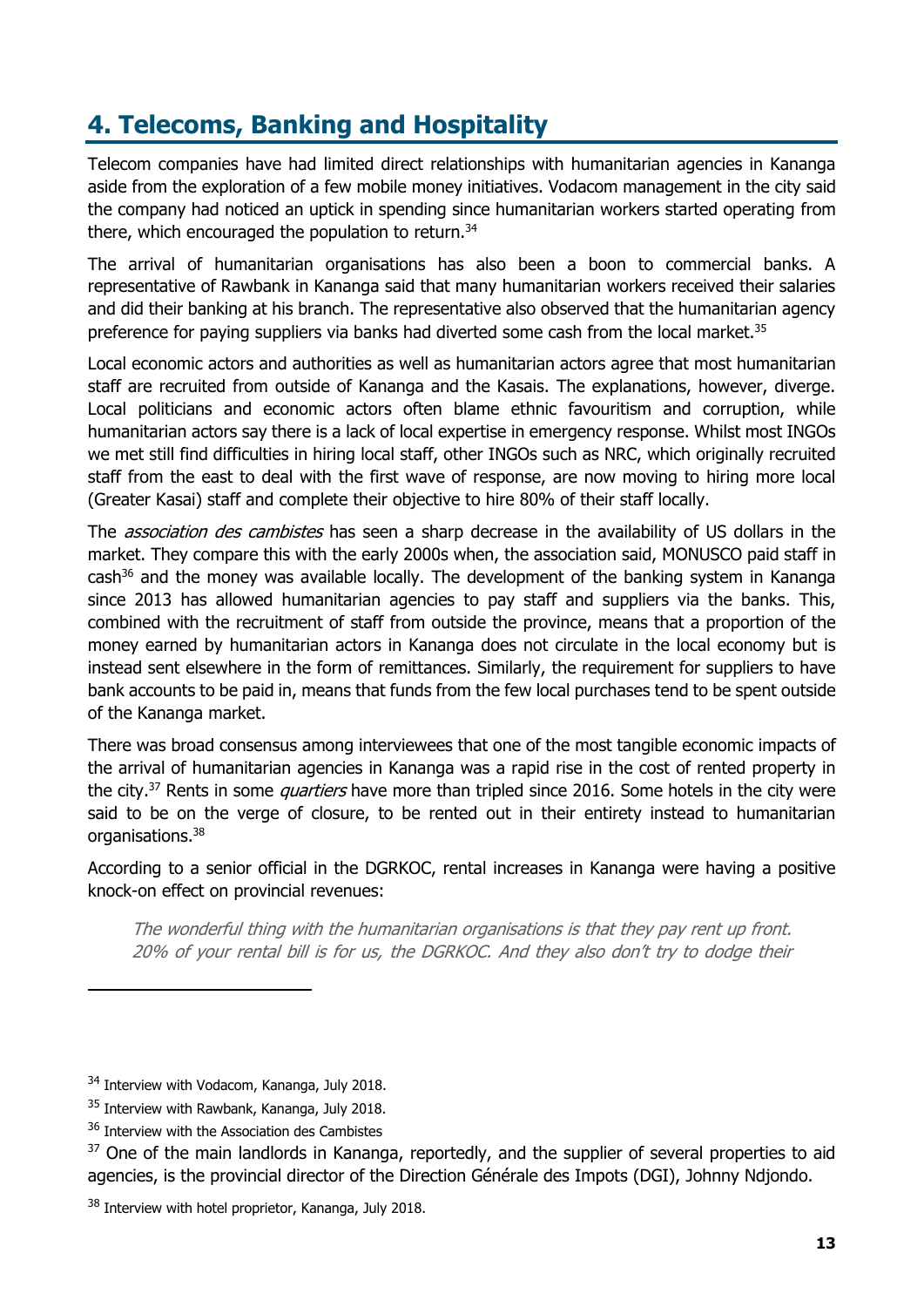property rates bills like others in this city do. Our problem comes when their landlords mis-declare all this money the humanitarians are giving them. 39

<sup>&</sup>lt;sup>39</sup> Interview with senior DGRKOC official, July 2018.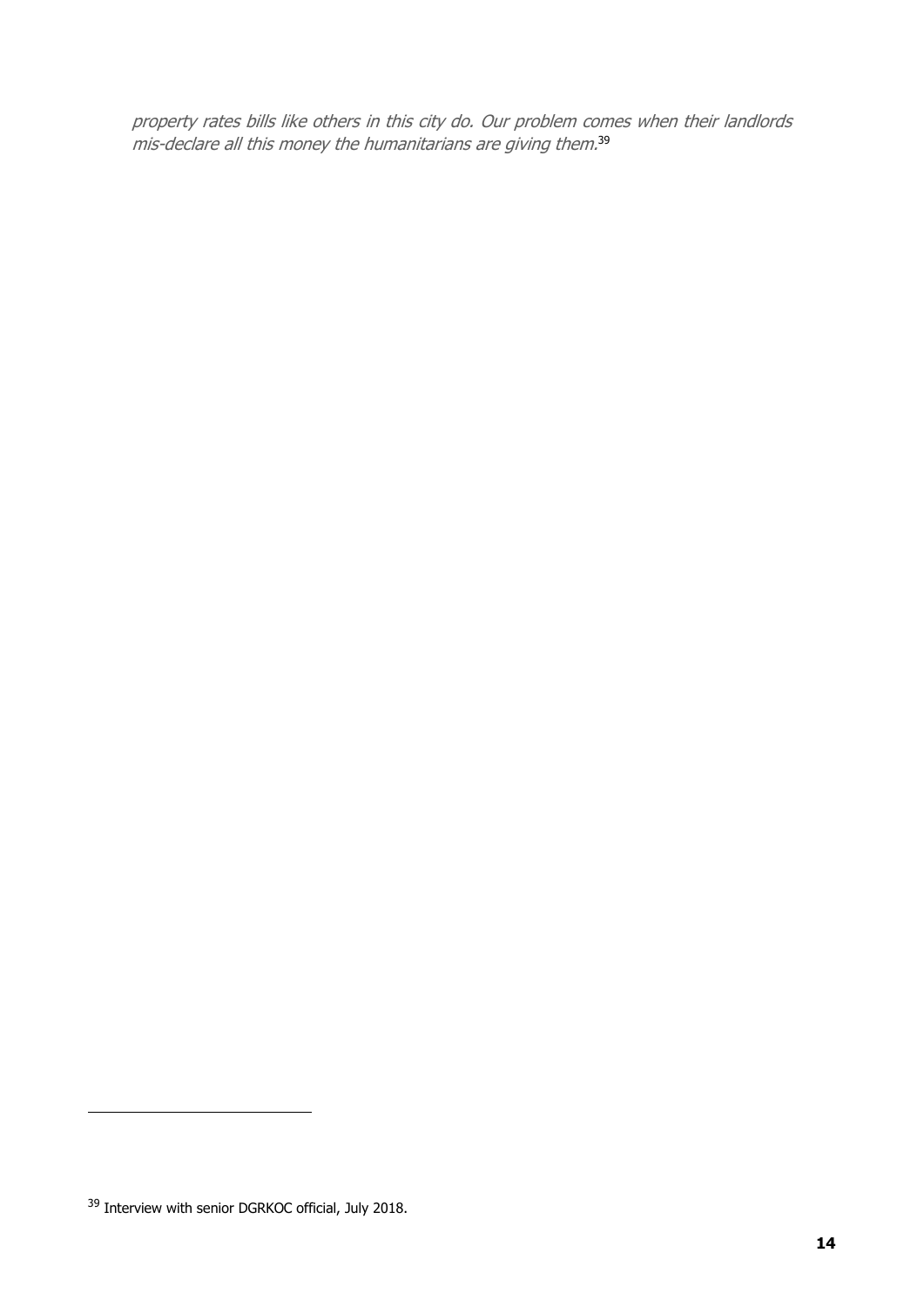### <span id="page-17-0"></span>**Conclusion and Recommendations**

Supplying food has been central to the emergency humanitarian intervention in the Kasaïs, which is exactly as it should have been, since the provinces are food insecure at the best of times, and the conflict of 2016-17 made it instead the worst of times. Most of the procurement and distribution of emergency food supplies in the Kasaïs since the crisis to date has been carried out by the WFP. In Kasaï Central, we were informed that the agency has not thus far procured any of the food it distributes from within the Kasaïs. Local sourcing of emergency food aid by humanitarian agencies, however, means that the money to pay for it circulates within the crisis-affected area, rather than in more distant and (relatively) prosperous food growing zones. This extra capital can assist with economic recovery and for this reason is to be encouraged.

#### But there is a catch.

Food production and distribution have come under immense strain in Kasaï Central, not only because the conflict has disrupted harvests but because of the dysfunction of the SNCC and the parlous state of the road transport network that connects the province to the rest of the country. This makes the availability and hence the price of basic foods in the province more vulnerable to the impact of largescale purchasing by humanitarian agencies. As we saw earlier, the Food Security Cluster confirmed that humanitarian agencies deliberately increased their sourcing from outside Kasaï Central in an effort to avoid distortion of the maize market. It is possible that a significant increase in buying locally by the WFP might also push up the maize price.

That should not mean that the WFP or other aid agencies should abandon their efforts to source locally. Instead, there should be a gradual ramp up of local sourcing, coupled with continued careful price monitoring, and more proactive engagement by the aid agencies with both the SNCC and the private sector. More generally, improving the functioning of the SNCC and repairing the arterial roads connecting Kasaï Central to the rest of the country are essential to the economic revival of the province. This is an expensive and long-term project, however, for which there has been no apparent political appetite for many years. In the meantime, in cases such as Kasaï Central where local production and/or distribution bottlenecks are severe, humanitarian and development agencies should also consider making more use of the often robust national and regional supply chains that have been built up over time by some of the larger and more established local private sector actors.

Timeliness of delivery is often cited by humanitarian actors as an obstacle to working with the local private sector. Considering the low frequency of trains between production and consumption centres such as Mweka and Kananga, the important storage capacity cited by local traders could be capitalised upon by both private sector and aid actors to ensure availability of the product locally and rapid response to demand.

Other humanitarian and development agencies should follow the example of NRC and a handful of other agencies, and ramp up their local purchasing of seed for intended distribution to beneficiaries, engaging with producers to ensure high quality. However by directly distributing seeds themselves, INGOs make themselves a link in the maize value chain, preventing the development of a direct relationship between supplier and consumer. Whilst fairs go a step further, by bringing the supplier to the consumer, they are artificial markets with no independent life of their own. Developing agrodealer networks which not only sell the products but can also provide much needed technical expertise to the customer could strengthen the sustainability and impact of agricultural revival projects.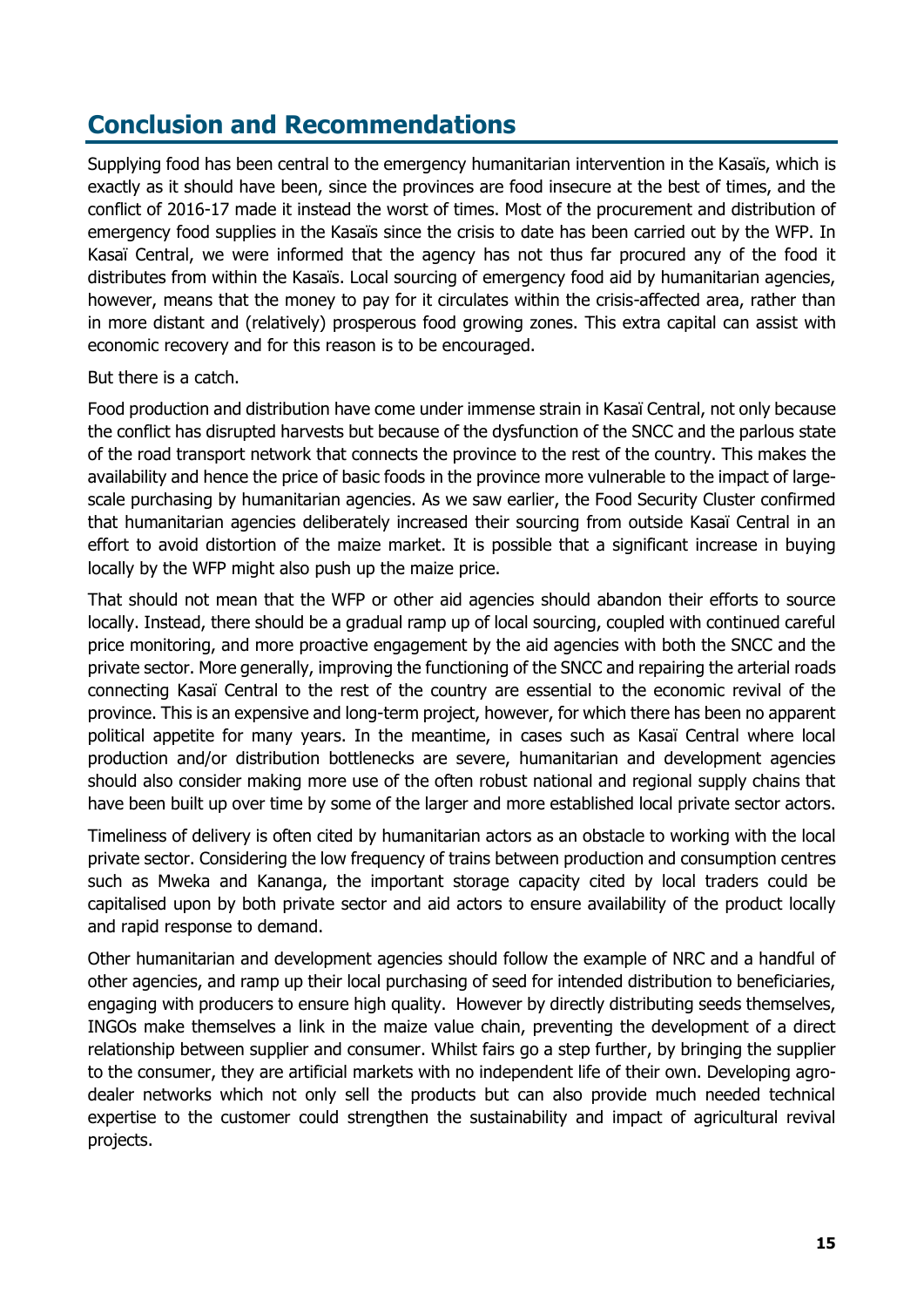An urgent response is key to humanitarian actors in the immediate aftermath of disaster. Humanitarian actors, however, should subsequently place more emphasis on supporting local economic operators.

The provincial government has complained that it is insufficiently informed by humanitarian and development agencies about what they are up to  $-$  a charge all the agencies we spoke to denied. The government is also, rightly, concerned at the impacts of the work of those agencies on the province's economy. To help aid agencies source supplies locally in ways that are least likely to disrupt the market, the provincial government should continue with its efforts to combat the erection of illegal road barriers by the FARDC in the province. In addition, in order to boost the movement of goods around Kasaï Central, the DGRKOC should lower the charges it levies at barriers in and out of Kananga and other parts of the province. Instead, the revenue authority should concentrate more on collecting property taxes, particularly in Kananga where house prices are rising fast because of aid agency-driven demand.

The restoration of electricity to Kananga would have a strong positive impact on the economy of the city and the province. This impact would be amplified if international goods docked in Lobito were permitted to transit Angola freely and to cross into Kasaï Central at Kalamba Mbuji and, further, if the road between Kananga and Kalamba Mbuji were upgraded to all-weather status. Were all this to happen, Kananga might become an *entrepôt* of goods for much of southern DRC, potentially transforming the city's economic fortunes.